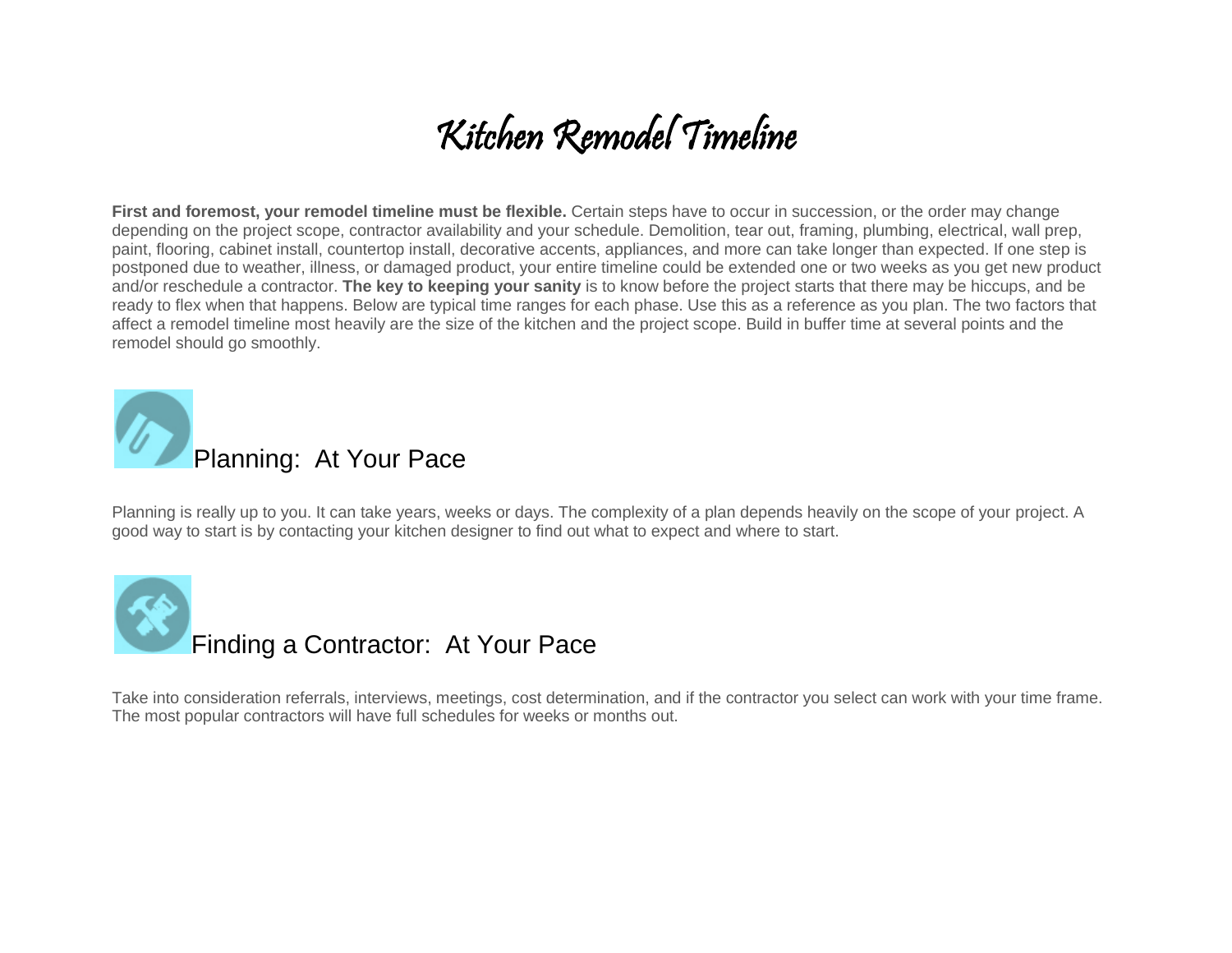

Design depends greatly on you and the scope of your project. You may want to leave much of this in the designer's hands, or it may be your style to be involved in every detail. For an efficient process, communicate clearly defined wants, needs, and budget to your designer early in the process.



The time it takes to finalize your design will depend on the number of changes you request and the scope of your kitchen remodel. Allow time for changes, pay attention to the details, and take advantage of your kitchen designer's experience and training.



Order cabinets, flooring, appliances and other products early. Allow ample time for products, especially special orders, to arrive. Also allow time for damage, returns, and changing your mind.

## Demolition and Structural Changes: 1-4 Weeks

If you're changing your existing kitchen footprint by moving walls and utilities this will be at the high end of the range. If you are just removing cabinets, flooring and prepping the existing kitchen area, you might be done in one or two days.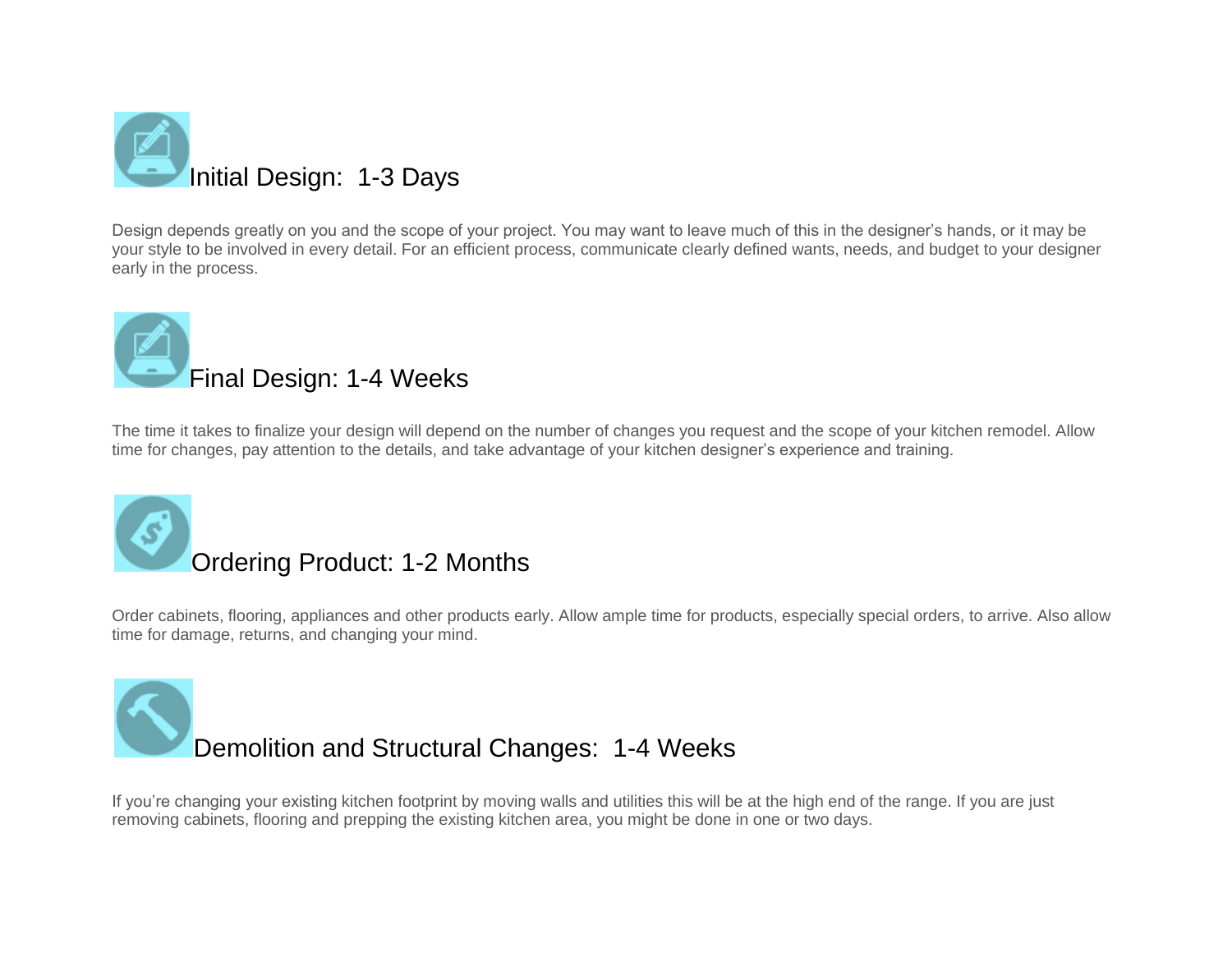

Roughing in utilities applies if you are moving a sink, stove, refrigerator or other appliance that involves gas or electric, or if you are moving or adding light fixtures and outlets.



Since painting is much faster when you don't have to work around cabinets, appliances, trim and flooring, it should be one of the first steps. You can touch up later after construction.



Flooring can be installed before or after the cabinets. It really depends on the type of flooring you have selected. If you install flooring before cabinets, have a plan on how to protect it.



The time frame for cabinet installation depends on the size of the kitchen, design details, and whether you or a Pro are installing. If you are installing, consider your experience and help.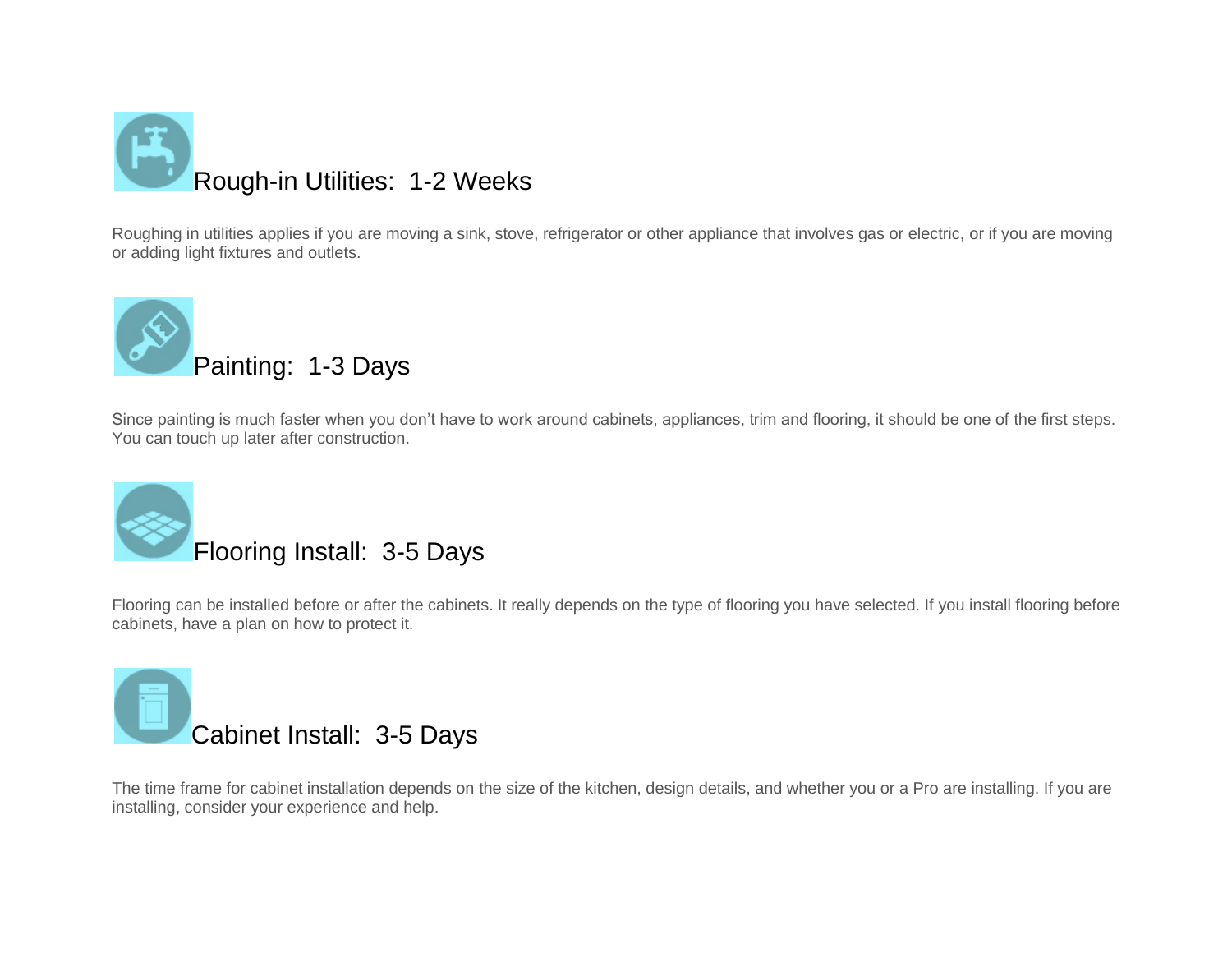

Once your base and pantry cabinets have been installed, you are ready for a countertop measure. Pre-schedule the measure to avoid losing time. The countertop installer will have to schedule a visit to your home, likely during business hours.

## Appliance Install 1: 1-2 Days

Make sure your utility connections are ready for installation of built-in appliances, and that ventilation, heat, and cold-air-return ductwork is in place.



Lighting can be easily installed if you have prepped your space for ceiling, work space and under cabinet lights. Wiring and new switch boxes take quite a bit of time.



Delivery times will vary by material type. Countertops can take as little as five days to one month.